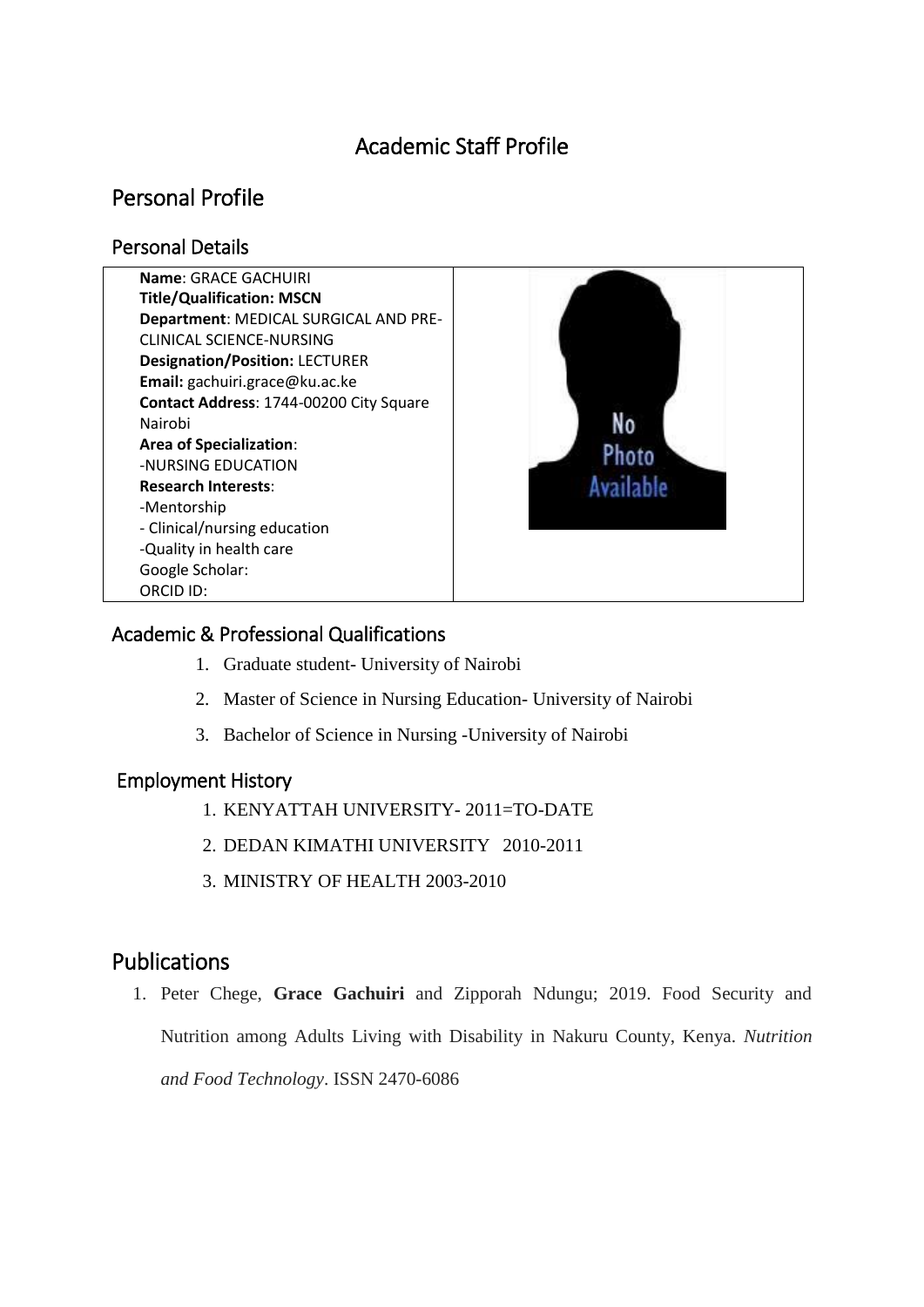- 2. Gitonga, Moses Mwangi; Sinyard, Monica; Gachuiri, Grace **(**2012):Alcohol and [Substance](http://repository.dkut.ac.ke:8080/xmlui/handle/123456789/634) use vis a vis HIV Sexual Risk [Behaviours](http://repository.dkut.ac.ke:8080/xmlui/handle/123456789/634) among freshman students at a Kenyan University College; Focus for [Interventions](http://repository.dkut.ac.ke:8080/xmlui/handle/123456789/634).
- 3. Ms Grace Wangechi Gachuiri, Prof. Anna Karani, Dr Margaret Chege impact of students and teacher characteristics on performance of diploma nurse graduates

### Conference/Workshops/Seminar Papers

#### Conference Papers

- 1. March 2018, Peter Chege, Grace Gachuiri Forms of disabilities and associated challenges among adults in Nakuru County, Kenya, presented at **Egerton university**
- 2. October 2017, Peter Chege, Grace Gachuiri Health and nutrition related challenges associated with people living with disabilities in Nakuru County, Kenya, presented at **Buneos Aires, Argentina**
- 3. October 2016, Peter Chege, Grace Gachuiri Prevalence of dual burden of malnutrition and lifestyle diseases among adults living with disability in Nakuru county, Kenya, presented at **Marakech, Morocco**
- 4. 2012- Prevalence of Alcohol and Other Drugs of Addiction among Freshmen at a Kenyan University College and the Associated Risky Sexual Behaviours
- **5.** 2011- Client satisfaction with a case study of Kiambu District Hospital maternity unit-**KNH-UON workshop**
- **6.** 2010-Factors affecting performance in the nursing registration examination among diploma graduates working in Kenyatta National Hospital-**KMTC Nairobi**

#### Research

- 1. Ongoing research to develop a clinical teaching model (PhD work).
- 2. Prevalence of dual burden of malnutrition and lifestyle diseases among adults living with

disability in Nakuru county, Kenya: A study sponsored through the VC research grant

Kenyatta University- 2019

- 3. Modifiable factors contributing to neonatal mortality in Kenyatta National Hospital: Sponsored by Kenyatta National Hospital Research fund-2018.
- 4. HIV risk behaviour, Drugs and substance abuse practices among freshmen at Kimathi University College Kenya- 2011
- 5. Patient satisfaction with health care services at the Kiambu County hospital, 2010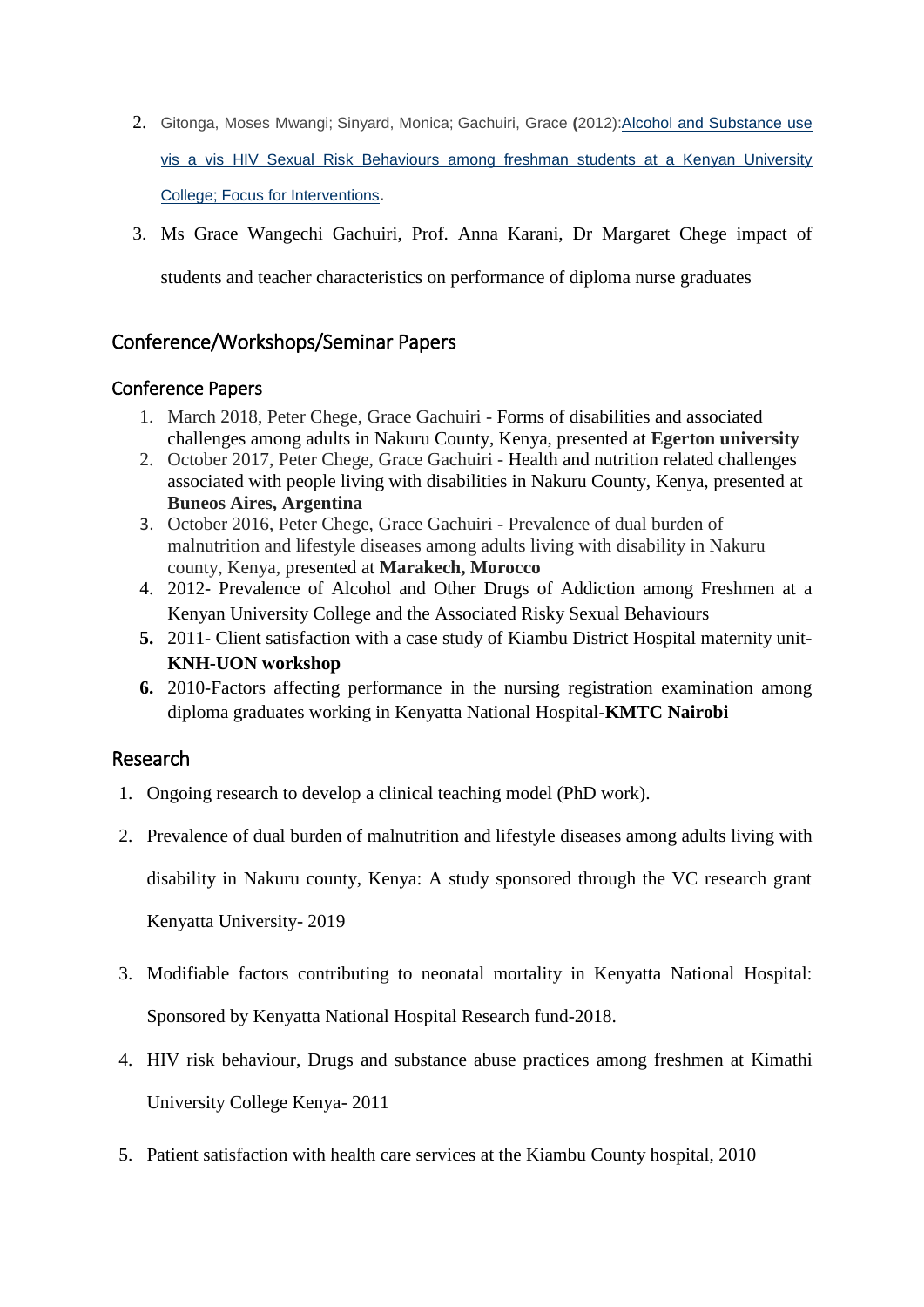- 6. Bacterial susceptibility in Neonatal sepsis at the Kenyatta national referral and teaching hospital: Sponsored by Kenyatta National Hospital research fund.
- 7. HIV risk behaviour, Drug and substance abuse practices among freshmen at Kimathi University College Kenya.

#### Funded Projects

1. VC research grant Kenyatta University- 2019- Prevalence of dual burden of malnutrition and lifestyle diseases among adults living with disability in Nakuru county, Kenya.

### Conferenced/Workshops/Seminars Attended

#### Conferences/workshops Attended

- 1. Digital innovation & Maternal Health Care for Migrant mothers Network
- 2. COVID-19- care and treatment- continuous Webinars- KNH- UON
- 3. Engendering curriculum- Department of Gender- KU
- 4. Malaria case management- TOT
- 5. HIV/AIDS case management-TOT
- 6. E-learning-Curriculum development- Intra-Health- FUNZO Kenya
- 7. Module writing- AMREF and Nursing Council of Kenya

#### Seminars Attended

- 1. COVID-19 prevention & control, case identification and management- continuous webinars.
- 2. COVID-19 vaccine- Continuous webinars
- 3. Teaching excellence -Teaching methodology and evaluation
- 4. Engendering curriculum
- 5. Mentor's workshop
- 6. Curriculum developmentSupervision of Postgraduate Students

#### **Masters**

#### **Ongoing supervisions of master's students- school of Nursing**

- 1. Determinants of the health Outcome for patients discharged from ICU at level five hospitals in Kenya
- 2. Patients' safety perceptions and practices at Kakamega county and referral general hospital, Kenya
- 3. Experiences of critical care nurses during the covid-19 pandemic at kenyatta national hospital
- 4. Pain management practices in critical care unit in Nakuru county referral hospital